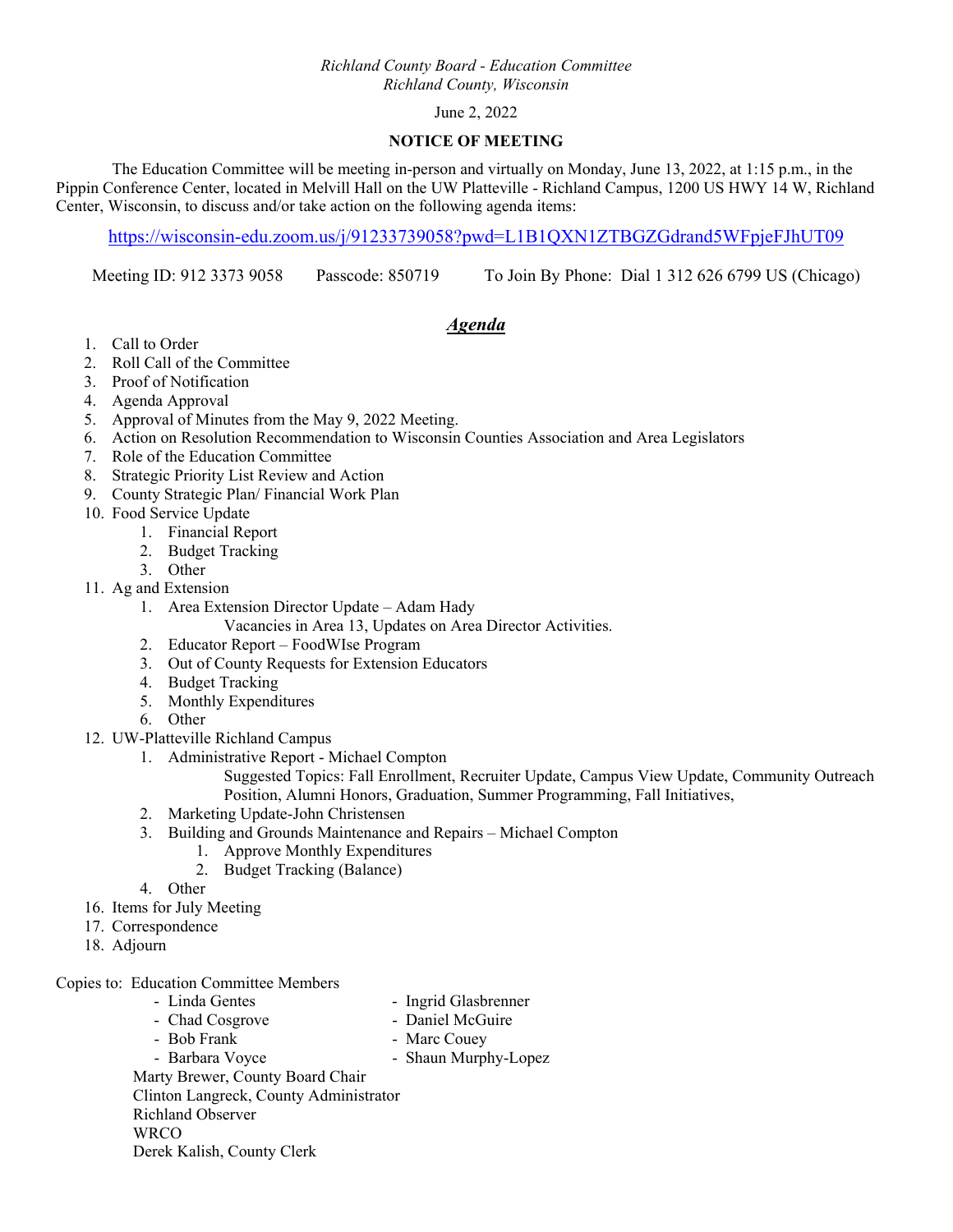# **RESOLUTION NO. 22 - \_\_\_**

A Resolution Requesting The State Of Wisconsin Support The UW-Colleges To Where It Was Supporting Them In 2015.

WHEREAS, thirteen counties and cities in the state all own and maintain campuses utilized by the UW-System in each of their counties; and

WHEREAS, these counties believed in the Wisconsin Idea that the border of the state should be the borders of education; and

WHEREAS, Richland County highly supports and promotes for the residents of the county to have an educational center for students to receive college courses, associate degrees, lectures and classes for the community at large, and educational youth programming; and

WHEREAS, starting in 2016-17 state support for the UW-Richland decreased by 28% (\$822,641) compared to 2015-16 and has decreased incrementally each year since; and

WHEREAS because of these decreases and reorganization by the state, the Richland campus no longer has staff positions of Dean, five Associate Student Services Coordinators, one custodian, 3 Financial specialists, one Library Assistant, one Continuing Education Coordinator, one First Year Initiative Coordinator; and

WHEREAS as of 2015 no new or replaced professors have been hired; and

WHEREAS because of these financial decreases and position losses have influenced the enrollment in traditional college classes and eliminated enrollment for adult and youth Continuing Education; and

NOW, THEREFORE, BE IT RESOLVED, Richland County implores the State of Wisconsin and the UW-System to increase their investment in UWP-Richland and the other 12 UW Colleges, to ensure that a viable educational institute be continued.

THEREFORE, BE IT RESOLVED, that the Richland County Board of Supervisors hereby supports this resolution and that it be sent to the Wisconsin Counties Association and all area legislators.

| VOTE ON FOREGOING RESOLUTION |
|------------------------------|
|------------------------------|

AYES \_\_\_\_\_\_\_\_\_\_\_NOES \_\_\_\_\_\_\_\_\_\_\_ (JUNE 13, 2022)

RESOLUTION \_\_\_\_\_\_\_\_\_\_\_

DEREK S. KALISH COUNTY CLERK

DATED JUNE 21, 2022

RESOLUTION OFFERED BY THE EDUCATION STANDING COMMITTEE

FOR AGAINST

LINDA GENTES CHAD COSGROVE BOB FRANK BARBARA VOYCE SHAUN MURPHY-LOPEZ INGRID GLASBRENNER DANIEL MCGUIRE MARC COUEY